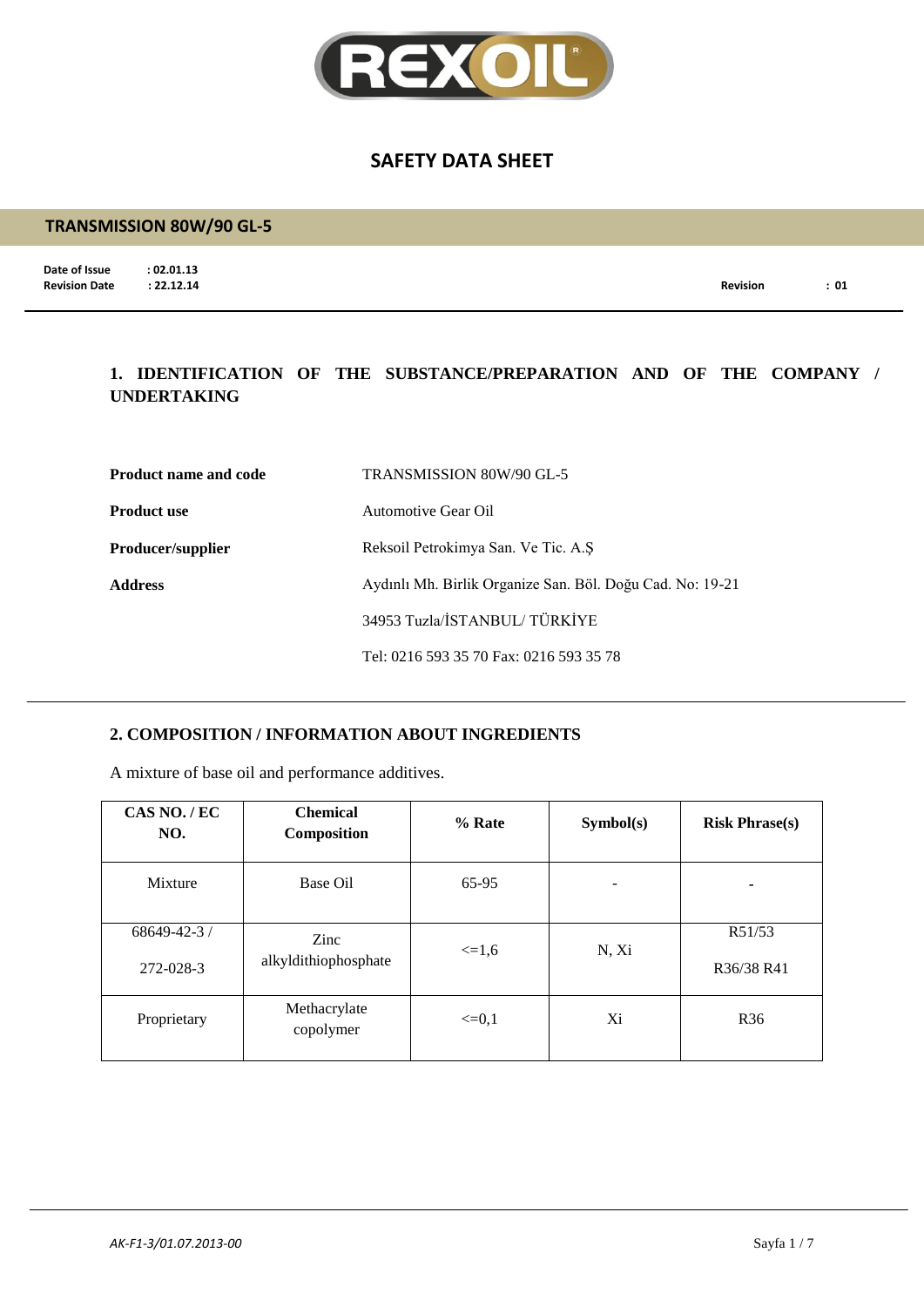

## **TRANSMISSION 80W/90 GL-5**

| Date of Issue<br>: 02.01.13<br>: 22.12.14<br><b>Revision Date</b> |                                                                                                                                                                                                                            | <b>Revision</b> | : 01 |
|-------------------------------------------------------------------|----------------------------------------------------------------------------------------------------------------------------------------------------------------------------------------------------------------------------|-----------------|------|
| <b>3. HAZARDS IDENTIFICATION</b>                                  |                                                                                                                                                                                                                            |                 |      |
| <b>Physical / Chemical Hazards</b>                                | Not classified as dangerous.                                                                                                                                                                                               |                 |      |
| Human health hazards                                              | Not classified as dangerous.                                                                                                                                                                                               |                 |      |
| <b>Environmental Hazards</b>                                      | Not likely to be harmful to aquatic organisms.                                                                                                                                                                             |                 |      |
| <b>4. FIRST-AID MEASURES</b><br>Eye contact                       | Hold the eyelids apart with clean hands and flush with running water for at least                                                                                                                                          |                 |      |
| Skin contact                                                      | 15 minutes.<br>Rinse thoroughly with running water and soap. Take off contaminated clothes<br>and should be washed contacted area on skin with water. You should see the<br>doctor if irritate keeps continue on the skin. |                 |      |
| <b>Ingestion</b>                                                  | DO NOT induce vomiting! Wash the mouth out with water. In case of nausea or<br>any other symptoms seek medical assistance and show the label/container.                                                                    |                 |      |
| <b>Inhalation</b>                                                 | Remove the person to fresh air. If the person has breathing difficulties, seek<br>medical assistance.                                                                                                                      |                 |      |

## **5. FIRE-FIGHTING MEASURES**

| <b>Suitable Extinguishers And Fire</b>                             | Should be used foam, dry chemical and water spry at small-scale fires. Should |
|--------------------------------------------------------------------|-------------------------------------------------------------------------------|
| <b>Fighting Method</b>                                             | call fire department at large fire.                                           |
| <b>Unsuitable Extinguishers And Fire</b><br><b>Fighting Method</b> | Do not intervene fire with water.                                             |
| <b>Special Situations After Combustion</b>                         | Toxic gases consist After Combustion. May burn at high temperatures.          |
| Special protective equipment for Fire-                             | Should be used protective clothing and oxygen mask for extinguishing Indoor   |
| fighting                                                           | locations fires by trained personnel.                                         |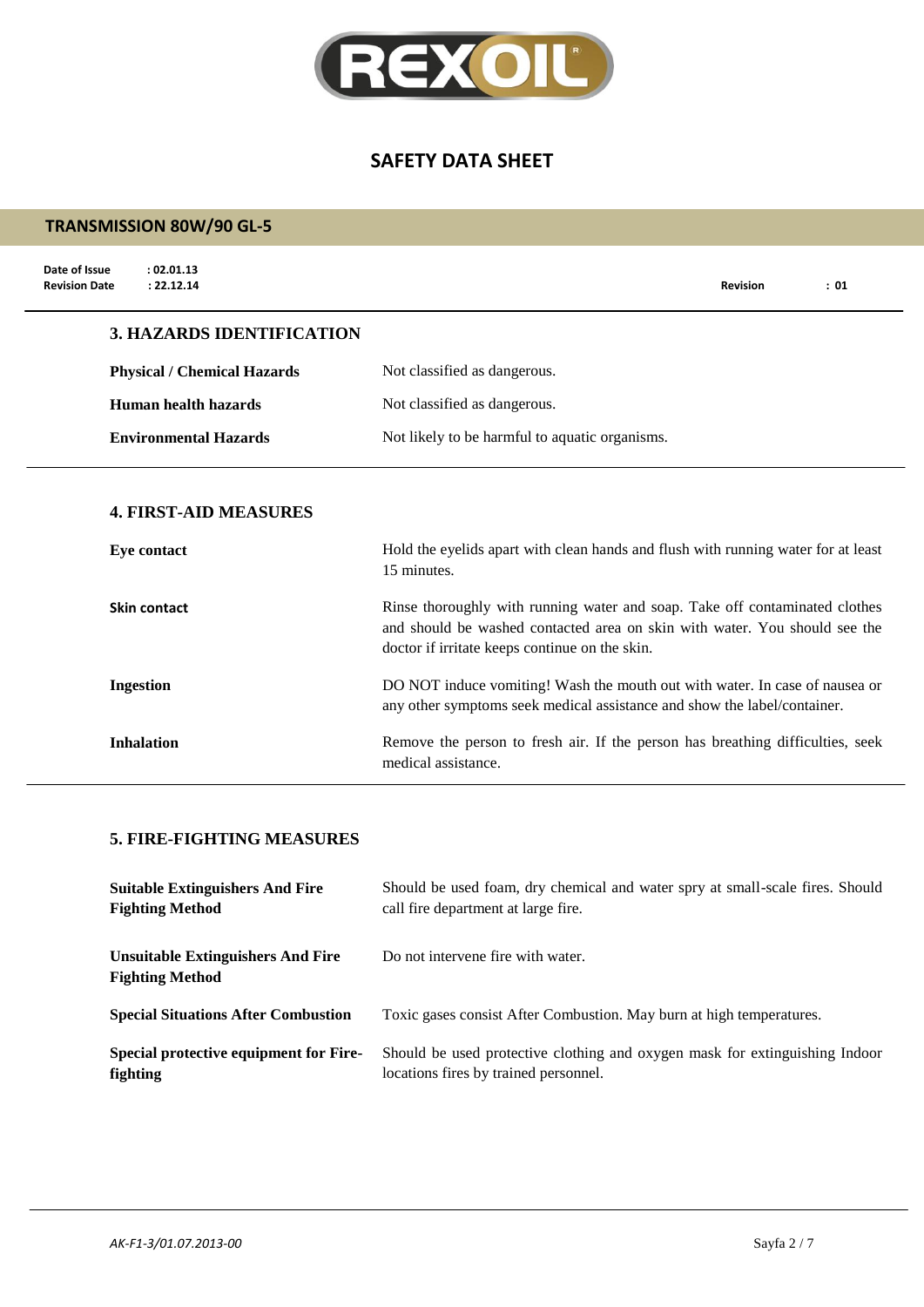

# **TRANSMISSION 80W/90 GL-5**

| Date of Issue<br>: 02.01.13<br>: 22.12.14<br><b>Revision Date</b> | <b>Revision</b><br>: 01                                                                                                                                                                                                                                                                                                                            |  |
|-------------------------------------------------------------------|----------------------------------------------------------------------------------------------------------------------------------------------------------------------------------------------------------------------------------------------------------------------------------------------------------------------------------------------------|--|
| <b>6. ACCIDENTAL RELEASE MEASURES</b>                             |                                                                                                                                                                                                                                                                                                                                                    |  |
| <b>Personal precautions</b>                                       | Use personal protective equipment from item 8. Stand upwind from the release<br>site.                                                                                                                                                                                                                                                              |  |
| <b>Environmental precautions</b>                                  | Avoid spilling into water, sewerage and drainage systems by digging a<br>protective ditch and/or setting up partitions of dry sand, soil or similar absorbent<br>material. Use floating dams for water spills.                                                                                                                                     |  |
| Methods for cleaning-up and recovery                              | Absorb the spilt product with absorbent or inert material. Store the waste<br>material and contaminated surface layer of soil that was removed in closed<br>containers in well-ventilated premises. Hand over for disposal to legal entities<br>for hazardous waste disposal, authorized by the Ministry in charge of<br>environmental protection. |  |
| <b>Additional warnings</b>                                        | In case of larger spills, notify the communication unit at 112.                                                                                                                                                                                                                                                                                    |  |

### **7. HANDLING AND STORAGE**

### **Handling**

| <b>Safety precautions</b>                                 | Use product in well ventilated premises. Keep away from sources of heat and<br><i>ignition.</i>                       |  |
|-----------------------------------------------------------|-----------------------------------------------------------------------------------------------------------------------|--|
| Safe handling advice                                      | Avoid contact with skin and eyes.                                                                                     |  |
| <b>Storage: Technical measures and storage conditions</b> |                                                                                                                       |  |
| <i>Suitable</i>                                           | It is recommended that base oil be stored in covered or closed area.<br>Recommended storage temperature is $5-40$ °C. |  |
| To be avoided                                             | Do not expose to direct sunlight or higher temperatures, avoid contact with<br>water or strong oxidants.              |  |
| Packaging materials                                       |                                                                                                                       |  |
| Recommended                                               | Material resistant to hydrocarbons.                                                                                   |  |
| Not suitable                                              | Anything else.                                                                                                        |  |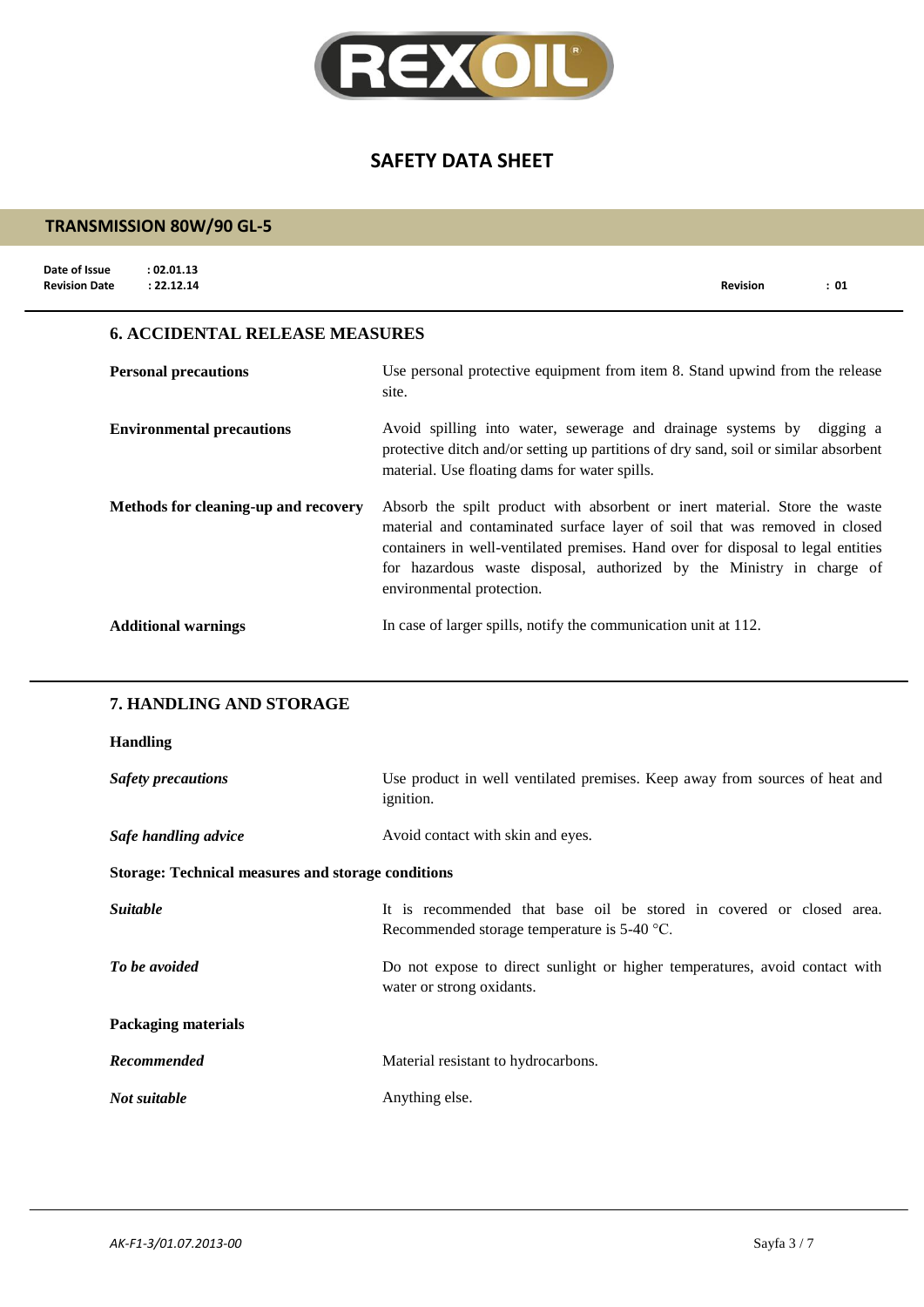

## **TRANSMISSION 80W/90 GL-5**

**Date of Issue : 02.01.13<br>Revision Date : 22.12.14 Revision Date : 22.12.14 Revision : 01**

#### **8. EXPOSURE CONTROLS / PERSONAL PROTECTION**

| <b>Technical measures for reducing</b><br>exposure | Ensure good ventilation of premises.                                                                                                                                                                             |
|----------------------------------------------------|------------------------------------------------------------------------------------------------------------------------------------------------------------------------------------------------------------------|
| <b>Control parameters</b>                          | See item 7.                                                                                                                                                                                                      |
| Personal protective equipment                      |                                                                                                                                                                                                                  |
| <b>Respiratory protection</b>                      | During regular work respiratory protective equipment is not required. In special<br>cases (e.g. spills) use full face protective mask and in case of fire self-contained<br>pressurized air breathing apparatus. |
| <b>Hand protection</b>                             | Gloves made of PVC or neoprene, resistant to oils, greases, alkali and acids.                                                                                                                                    |
| Eye protection                                     | Protective goggles with side protection or protective visor.                                                                                                                                                     |
| Skin and body protection                           | Protective clothes and footwear.                                                                                                                                                                                 |
| Special hygienic and safety<br>precautions         | Smoking, eating and drinking is prohibited during handling this product. Wash<br>hands before each work break.                                                                                                   |
| <b>Additional warnings</b>                         | Immediately remove contaminated clothes and footwear.                                                                                                                                                            |

#### **9. PHYSICAL AND CHEMICAL PROPERTIES**

|        | <b>Physical properties</b> |        |       |       |                |
|--------|----------------------------|--------|-------|-------|----------------|
| State: | Liquid                     | Color: | Amber | Odor: | Petroleum odor |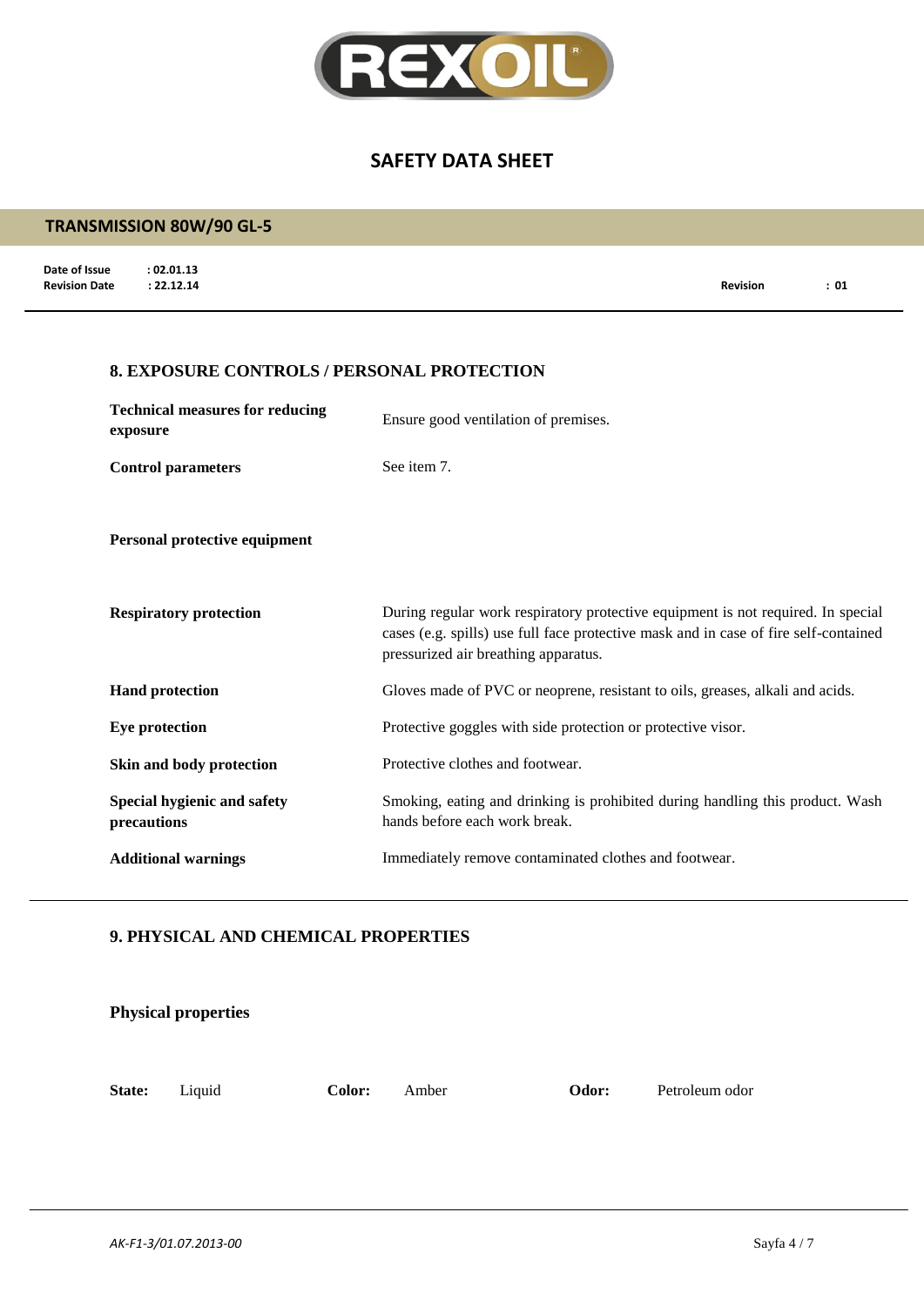

# **TRANSMISSION 80W/90 GL-5**

**Date of Issue : 02.01.13**<br>**Revision Date : 22.12.14** 

**Revision Date : 22.12.14 Revision : 01**

#### **Chemical properties**

| <b>Characteristics</b>        | Unit               | Values          | Method             |
|-------------------------------|--------------------|-----------------|--------------------|
| Density @ 15 $^{\circ}$ C     | g/cm <sup>3</sup>  | $0,87-0,91$     | <b>ASTM D 4052</b> |
| <b>Flash Point</b>            | $\rm ^oC$          | <b>Min. 220</b> | <b>ASTMD92</b>     |
| Kinematic Viscosity $@100 °C$ | mm <sup>2</sup> /s | 14,5-18,5       | <b>ASTM D 445</b>  |

## **10. STABILITY AND REACTIVITY**

| <b>Stability</b>                        | Stabile at normal conditions.                                            |
|-----------------------------------------|--------------------------------------------------------------------------|
| <b>Conditions to avoid</b>              | High temperature and direct sunlight.                                    |
| <b>Materials to avoid</b>               | Avoid contact with water and strong oxidants.                            |
| <b>Hazardous decomposition products</b> | Forming of dangerous products not expected at normal storage conditions. |

### **11. TOXICOLOGICAL INFORMATION**

| Eye contact         | If accidental eye contact can cause temporary blindness.                                                                    |
|---------------------|-----------------------------------------------------------------------------------------------------------------------------|
| <b>Skin contact</b> | Prolonged or repeated contact can cause skin irritation. If skin contact with hot<br>product that creates skin burns.       |
| Ingestion           | There is no any information.                                                                                                |
| <b>Respiratory</b>  | Eye, nose and throat will be irritated if fog or mist breathes. Hot product vapor<br>irritates the upper respiratory tract. |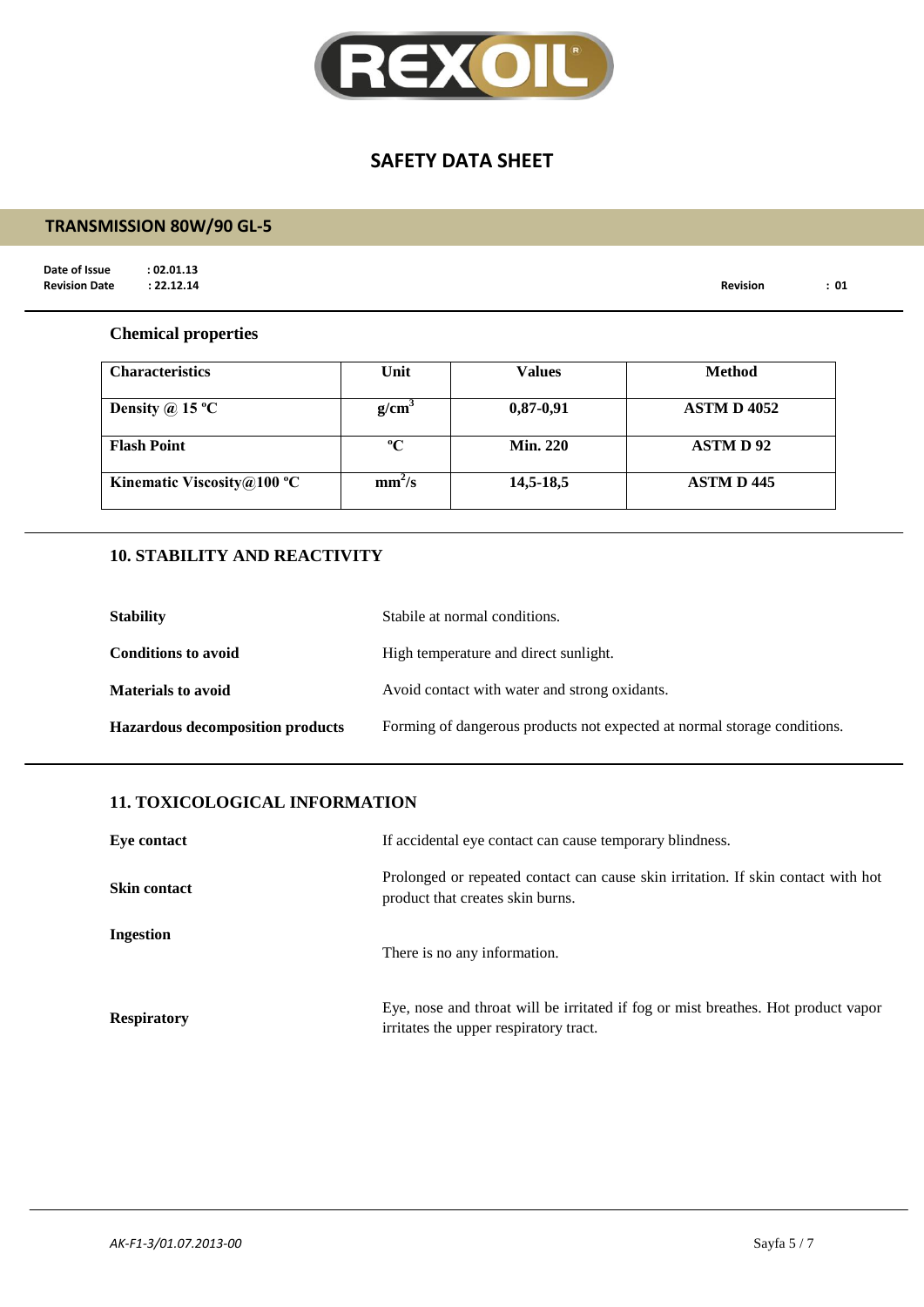

#### **TRANSMISSION 80W/90 GL-5**

| Date of Issue<br>: 02.01.13<br><b>Revision Date</b><br>: 22.12.14 |                                                                                                       | <b>Revision</b> | : 01 |
|-------------------------------------------------------------------|-------------------------------------------------------------------------------------------------------|-----------------|------|
| <b>12. ECOLOGICAL</b>                                             |                                                                                                       |                 |      |
| <b>Ecotoxicity</b>                                                | Does not harm the aquatic life forms. Spills make film layer on water and<br>prevent oxygen transfer. |                 |      |
| <b>Mobility</b>                                                   | Spilled product will cause pollution of groundwater.                                                  |                 |      |
| Persistence and degradability                                     | Have the ability to accumulate in the soil.                                                           |                 |      |

## **13. DISPOSAL CONSIDERATIONS**

According to current legislation should be eliminated by licensed personnel.

#### **14. TRANSPORT INFORMATION**

Transportation is not dangerous. Not classified as hazardous for transport.

## **15. REGULATORY INFORMATION**

- **S2** Keep out of the reach of children
- **S26** In case of contact with eyes, rinse immediately with plenty of water and seek medical advice.
- **S29** Do not empty into drains.
- **S39** Wear eye/face protection.
- **S46** If swallowed, seek medical advice immediately and show this container or label